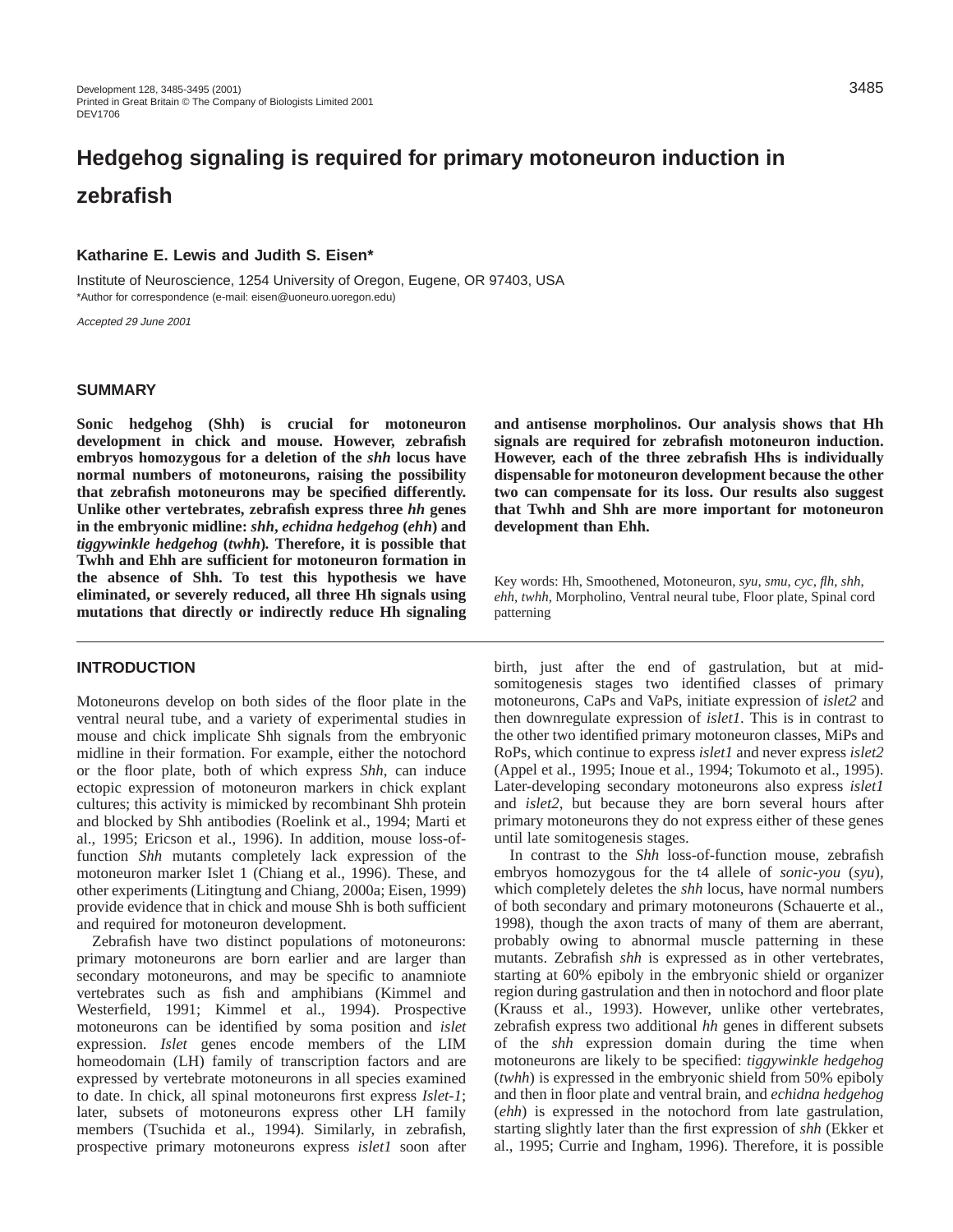that Ehh and Twhh, both of which are expressed normally in *syut4* mutants, are sufficient for motoneuron formation in the absence of Shh (Schauerte et al., 1998). Unfortunately, it is not yet possible to test this hypothesis by analyzing fish that lack the functions of all three *hh* genes, because mutations in *twhh* and *ehh* have yet to be isolated.

In addition to *syu*, several other loci have been implicated in the Hh signaling pathway in zebrafish. Mutants at these loci have been referred to as 'u' mutants because of their characteristic curved (u-shaped) somites. They include *youtoo*, the zebrafish homolog of the Hh pathway transcription factor *gli2* (Karlstrom et al., 1999), and *detour*, *chameleon*, *you* and *iguana*, which are as yet unidentified molecularly (van Eeden et al., 1996; Lewis et al., 1999; Odenthal et al., 2000). Normal numbers of spinal cord motoneurons form in embryos mutant for each of these genes, although many of the mutants have disturbed axon tracts reminiscent of *syu* mutants, and cranial motoneurons are missing in *detour* mutants (van Eeden et al., 1996; Brand et al., 1996; Chandrasekhar et al., 1999). This suggests that either zebrafish spinal cord motoneurons form independently of Hh signals or that none of these mutations causes a complete loss of Hh signaling.

More recently, a newly characterized mutation, *slow muscle omitted* (*smu*) (Barresi et al., 2000) has been shown to disrupt the zebrafish homolog of *smoothened* (*smoh*) (Varga et al., 2001). Smoothened is a seven-pass transmembrane protein postulated to form part of the receptor complex for Hh signaling (Ingham, 1998). In zebrafish, only one *smoothened* gene has been identified, which, in combination with the severity of the *smu* mutation, suggests that Smoh is required for signaling from all three Hh proteins (Varga et al., 2001). *smu* mutant embryos have a more severe morphological phenotype than any of the 'u' mutants, including *syu*. In addition, *smu* mutants have a complete loss of secondary motoneurons and a severe reduction of primary motoneurons. This phenotype is reminiscent of *cyclops;floating head* (*cyc;flh*) double mutants, which also lack secondary motoneurons and have fewer primary motoneurons (Beattie et al., 1997). *cyc;flh* mutants also have a severe reduction in Hh signaling: they lack both notochord and floor plate, and consequently have no *ehh* or *twhh* expression, and express *shh* only transiently during gastrulation.

Strikingly, despite severe motoneuron reductions, a substantial, though less than normal, number of primary motoneurons still form in the anterior spinal cord of both *smu* and *cyc;flh* mutants. This suggests that zebrafish anterior primary motoneurons might be a unique population that does not require Hh signaling. This is not without precedent: Hh signaling is insufficient and possibly not required to induce the

median subset of zebrafish floor plate (Schauerte et al., 1998; Odenthal et al., 2000; Varga et al., 2001; Muller et al., 2000), which instead seems to require Nodal signals (Sampath et al., 1998; Feldman et al., 1998; Rebagliati et al., 1998a; Rebagliati et al., 1998b). However, there is still residual expression of *shh* during gastrulation in *cyc;flh* mutants (Beattie et al., 1997), and *smu* mutants have maternal *smoh* transcripts (Varga et al., 2001), raising an alternative hypothesis: that sufficient early Hh signaling remains in both of these cases for anterior spinal cord primary motoneurons to form.

In this paper we address the question of whether zebrafish anterior spinal cord primary motoneurons require Hh signaling. To determine if there really is a distinct, Hhindependent class of motoneurons in zebrafish, we used a variety of different 'knockdown' and mutational approaches to severely reduce, or eliminate Hh signaling. We also investigated whether Hh signaling is required for primary motoneuron induction or maintenance and whether individual Hedgehog genes contribute differently to motoneuron development. Our results provide evidence that zebrafish motoneurons require Hh signals. Shh, Twhh and Ehh can all act redundantly to specify motoneurons, but our results suggest that Ehh has a lesser role than Twhh or Shh. In addition, we show that Hh signals are required for initial motoneuron expression of *islet1*, suggesting that Hh signaling induces the motoneuron fate.

## **MATERIALS AND METHODS**

### **Propagation and identification of zebrafish wild-type and mutant embryos**

Zebrafish (*Danio rerio*) embryos were obtained from natural spawnings of a wild-type colony (AB) or crosses of identified carriers, heterozygous for specific mutations. Fish were maintained in the University of Oregon Zebrafish Facility on a 14 hour light/10 hour dark cycle at 28.5°C and embryos staged according to Kimmel et al. (Kimmel et al., 1995) by number of somites or hours post fertilization at 28.5°C (h). To produce parental fish heterozygous for mutations at two different loci, fish heterozygous for one of the mutations were mated with fish heterozygous for the other mutation, and the progeny identified as carrying one or both mutations by single pair matings and examination of embryo morphological phenotypes. Triple mutant carrier fish, heterozygous for the *cyc, flh* and *syu* mutations, were generated by mating fish heterozygous for both *cyc* and *flh* mutations with fish heterozygous for the *syu* mutation. Mutant embryos were identified on the basis of morphology or expression of *islet* genes (Table 1). In all cases the expected Mendelian ratios of mutant to wildtype progeny were observed.

The strongest available mutant alleles of each locus were used: *syut4* (Schauerte et al., 1998); *smub641* (Varga et al., 2001); *cycb16* (Hatta,

| Mutant        | Morphological phenotype                   | Motoneuron <i>(islet)</i> phenotype |
|---------------|-------------------------------------------|-------------------------------------|
| syu           | U-shaped somites                          | Normal                              |
| smu           | U-shaped somites                          | Loss of posterior pmns              |
| cyc           | Cyclopia                                  | Very slight reduction in pmns       |
| flh           | No notochord and blocky somites           | Slight reduction in pmns            |
| cyc;fh        | Cyclopia, no notochord and blocky somites | Loss of posterior pmns              |
| $cyc$ ; syu   | Cyclopia and u-shaped somites             | Reduced pmns                        |
| $f\!lh$ ; syu | No notochord and blocky somites           | Reduced pmns                        |
| cyc;fh;svu    | Cyclopia, no notochord and blocky somites | Five or fewer pmns                  |

**Table 1. Main criteria used to identify mutant embryos**

pmns, primary motoneurons.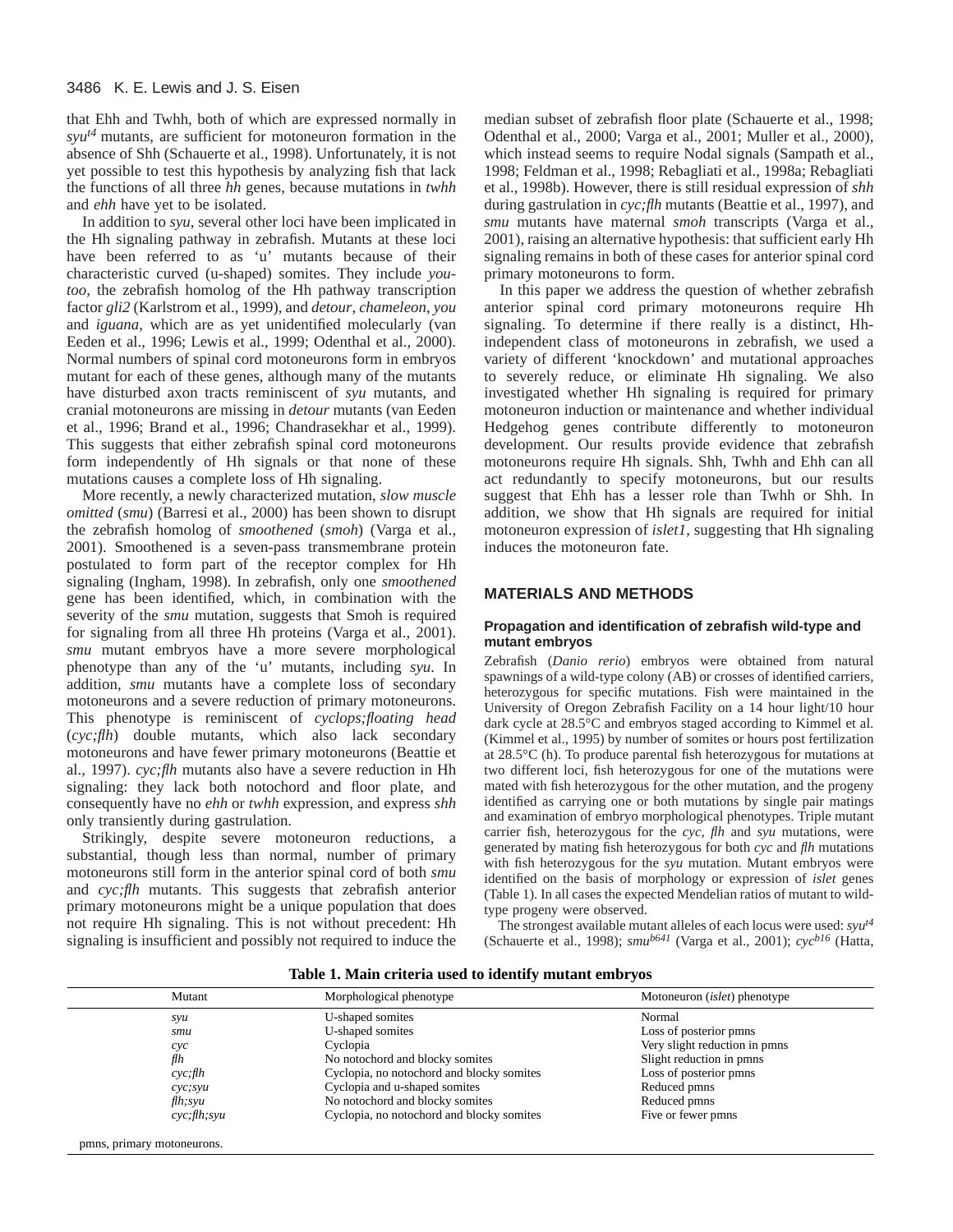1992); *flh n1* (Talbot et al., 1995). *syut4* is a deletion that encompasses the *shh* gene (Schauerte et al., 1998)*. cycb16* is a deletion that encompasses the Nodal-related gene *ndr2* (Rebagliati et al., 1998b; Talbot et al., 1998). *flhn1* is a 2 bp deletion in the *xnot* gene that causes the protein to be truncated upstream of the homeodomain and is therefore a putative null allele (Talbot et al., 1995). *smub641* is a point mutation that changes a glycine into an arginine in the predicted second transmembrane domain of Smoh, and is also a putative null allele (Varga et al., 2001). The *cyc*, *flh*, *syu* and *smoh* genes are all unlinked: *cyc* maps to linkage group 12, *flh* to linkage group 13, *syu* to linkage group 7 and *smoh* to linkage group 4 (Postlethwait et al., 1994; Geisler et al., 1999; Varga et al., 2001).

#### **In situ RNA hybridization**

In situ RNA hybridization was performed as previously described (Concordet et al., 1996): *islet1* and *islet2* probes were synthesized as in Appel et al. (Appel et al., 1995); <sup>α</sup>*-collagen type II* as in Yan et al. (Yan et al., 1995).

Specimens were analyzed using a Zeiss Axioplan microscope and photographed with Kodak Ektachrome 64T or 164T film. Images were scanned on a Nikon LS-1000 35 mm film scanner and processed using Adobe Photoshop software.

Motoneuron counts are presented for individual embryos, or as mean±s.e.m.

## **Morpholino injections**

Morpholino oligonucleotides were obtained from Gene Tools. Morpholinos are antisense oligonucleotides that block translational initiation through an RNase-H independent process (Summerton, 1999) and have recently been demonstrated to specifically 'knock down' function of a number of zebrafish genes, including *twhh* (Nasevicius and Ekker, 2000). Two different *twhh* morpholinos were used and gave similar results, so the data from these experiments were pooled. Morpholinos were designed against the following 5′ UTR or 5′ coding sequence, depending on publicly available sequence and the manufacturers' recommendations. Control morpholinos have four mismatches spread throughout the oligonucleotide. (ATG start codons are shown in bold, mismatches in lower case. *smu*-MO-3 is upstream of the ATG but overlaps with *smu*-MO-2.)

*twhh*-MO-1: **ATG**GACGTAAGGCTGCATCTGAAGCAATT *twhh*-MO-2*:* AAGAGATAATTCAAACGTC**ATG**G (also used in Nasevicius and Ekker (Nasevicius and Ekker, 2000) *ehh*-MO: **ATG**AGACTCTCCACGGCGGCGGCGCTCCTC *twhh*-MO-control: **ATg**GACgTAAGGCTGCAtCTGaAGCAATT *ehh*-MO-control: **ATg**AGAcTCTCCACGGcGGCgGCGCTCCTC *smu*-MO-1: TTGG**ATG**CTTTGGATCTGGACAGCT *smu*-MO-2: ATTGTTGGAAGCTTTTGG**ATG**CTTT *smu*-MO-3: CGCCCCTGCTCCATTGTTGG

#### Hh signals induce zebrafish motoneurons 3487

Morpholinos were dissolved in 1×Danieau solution (58 mM NaCl, 0.7 mM KCl, 0.4 mM MgSO4, 0.6 mM Ca (NO3)2, 5 mM Hepes, pH 7.6), and then further diluted with distilled water and a 1% solution of Phenol Red. Morpholinos were injected into the yolk at the oneto four-cell stage at an approximate volume of 10 nl. *hh* morpholinos were injected at a final concentration of 1 or 2 mg/ml. These concentrations produced embryos with normal morphology but with the specific phenotypes described below. Consistent with earlier findings (Nasevicius and Ekker, 2000), higher concentrations generated some embryos with short anteroposterior axes or other morphological defects, and hence these experiments were not analyzed. Control morpholinos were injected at comparable concentrations: *twhh*-MO-control alone (2 mg/ml, *n*=92); *twhh*-MOcontrol and *ehh*-MO-control (2 mg/ml each, *n*=57; 1 mg/ml each, *n*=72). *smoh* morpholinos were injected at final concentrations of 2- 10 mg/ml. At 10mg/ml, some embryos showed nonspecific morphological defects so higher concentrations were not used.

#### **RESULTS**

#### **Strategy**

In this paper we present a series of complementary experiments in which we reduced Hh signaling in different ways and analyzed the resulting motoneuron phenotypes. We were unable to remove unambiguously all zebrafish Hh signaling because mutations in *ehh* or *twhh* have not been isolated and *smu* mutants have maternal *smoh* transcripts (Varga et al., 2001) and thus residual Hh signaling (shown below) and fragments of other *hh* genes have been reported, but their patterns of spatial and temporal expression are unknown (Krauss et al., 1993; Ekker et al., 1995). Given these provisos, we describe experiments in which we reduced or eliminated one or more of the three characterized Hh signals and zygotic Smoh function.

In all our experiments, we visualized primary motoneurons by in situ hybridization for *islet1* and/or *islet2*, and we counted motoneurons on both sides of the embryo along the complete length of the spinal cord, starting at the first somite and continuing to the end of the tail. We primarily analyzed *islet2* expression, as this is a marker of more differentiated motoneurons and is easier to use at later somitogenesis stages when some interneurons have also started to express *islet1*. However, to analyze whether Hh signals are required for induction or maintenance of motoneurons, we visualized *islet1*

| <i>islet</i> $2(18-24h)$            | $islet1 + islet2$ (18-24 h)           | <i>islet1</i> $(11-12 h)$                         |
|-------------------------------------|---------------------------------------|---------------------------------------------------|
| $53.2 \pm 3.0$ $(n=5)$<br>[48]      | 94.5 $\pm$ 2.8 ( <i>n</i> =10) [79]   | 57.3 $\pm$ 1.3 ( <i>n</i> =25) [46]               |
| $18.1 \pm 1.0$ $(n=14)$ [14]        | $28.4 \pm 1.2$ $(n=18)$ [20]          | $25.3 \pm 1.0$ $(n=21)$ [17]                      |
| 6.2 $\pm$ 0.4 ( <i>n</i> =20) [3]   | $10.5 \pm 0.6$ $(n=21)$ [6]           | n.d.                                              |
| $8.4\pm0.6$ $(n=12)$ [4]            | n.d.                                  | n.d.                                              |
| $14.1 \pm 0.4$ $(n=7)$<br>$[12]$    | [28]<br>$31.5\pm0.9$ $(n=8)$          | $12.5\pm0.7$ $(n=10)$ [9]                         |
| n.d.                                | $35.0 \pm 0.5$ $(n=27)$ [30]          | n.d.                                              |
| n.d.                                | $17.1 \pm 1.0$ $(n=23)$ [6]           | n.d.                                              |
| $2.3 \pm 0.7$ ( <i>n</i> =8)<br>[0] | $2.3 \pm 0.6$ ( <i>n</i> =4)<br>$[1]$ | $2.9 \pm 0.6$ ( <i>n</i> =7)<br>$\lceil 1 \rceil$ |
| [6]                                 | n.d.                                  | n.d.                                              |
| [0]                                 | n.d.                                  | n.d.                                              |
| [0]                                 | n.d.                                  | n.d.                                              |
|                                     |                                       |                                                   |

Results are average of *n* embryos±s.e.m. Numbers in square brackets indicate the lowest number of motoneurons seen in any embryo. n.d., not done. Motoneurons were counted along the complete length of both sides of the spinal cord. Counts are not given for *syu* mutants or for single morpholino injections into wild-type embryos, as in all of these cases a normal number of primary motoneurons formed. Averages were not calculated for morpholino experiments because there was a large range of phenotypes, probably owing to variability in the amount injected or its distribution.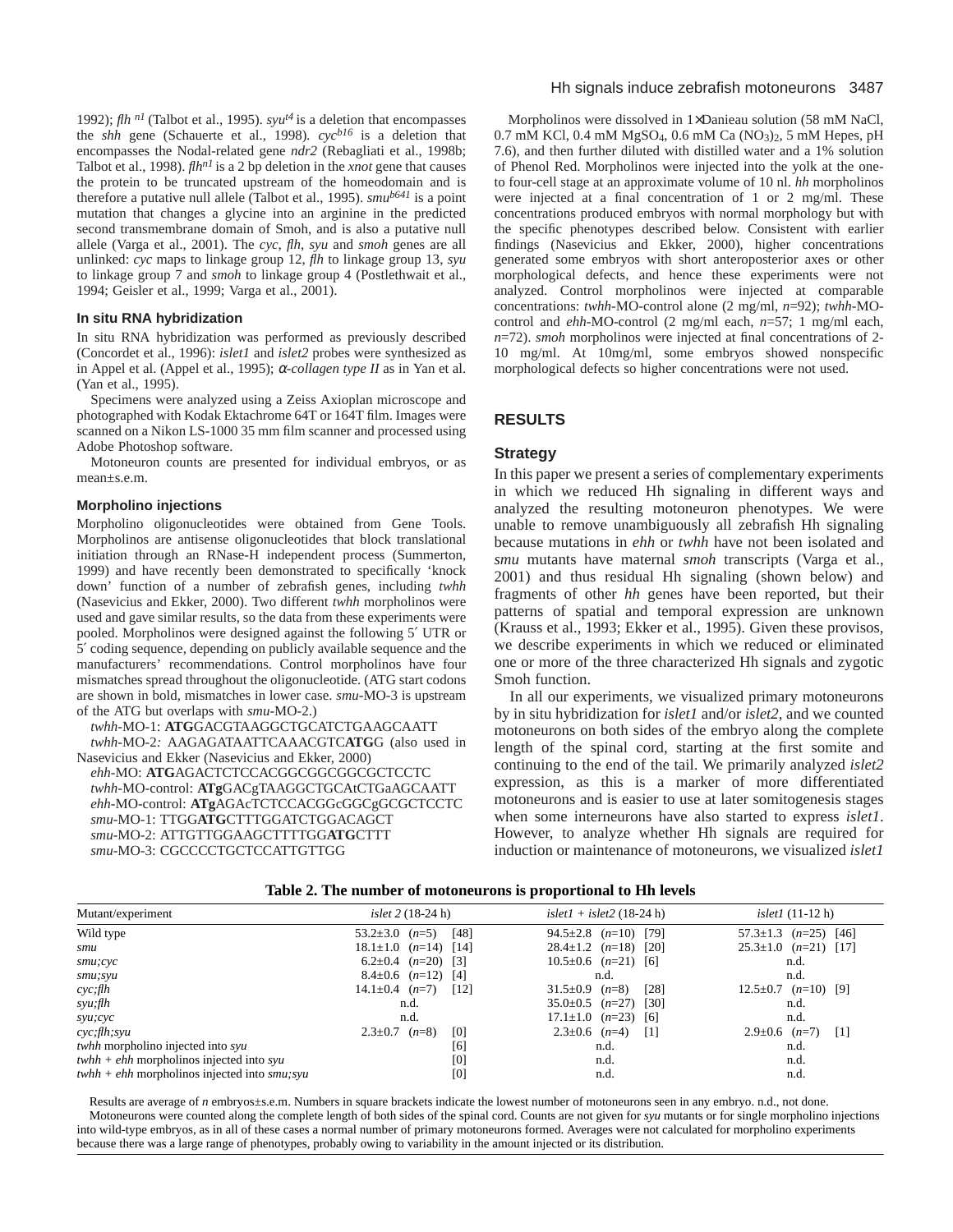

expression, as this is the earliest marker available for motoneuron fates. When it was important to determine total numbers of motoneurons at later stages, we examined expression of both *islet1* and *islet2*.

## **cyc;flh and smu mutants have very similar motoneuron phenotypes**

In both *smu* and *cyc;flh* mutants, anterior primary motoneurons form but posterior motoneurons are absent. However, previous analysis of the *smu* mutant examined *islet1* expression, whereas analysis of *cyc;flh* primarily examined *islet2* expression (Beattie et al., 1997; Varga et al., 2001), so it was unclear how similar these mutant phenotypes were. *cyc;flh* mutants lack both notochord and floor plate, hence, in



**Fig. 1.** Primary motoneurons are reduced in *smu* and *cyc;flh* mutants. Lateral views of *islet2* (A-D) expression at 17.5-20 h (17-22 somites) in wild-type (A); *cyc;flh* double mutant (B); *smu* mutant (C); and *smu;syu* double mutant (D) embryos. Primary motoneurons are ventral rows of *islet*-expressing cells (pmns); dorsal rows are Rohon Beard sensory neurons (RBs). Bracket in B demarcates the first 15 somites, considered as anterior in these studies. (E) Average number of *islet1*- or *islet2*-expressing spinal cord primary motoneurons plus total number of spinal cord primary motoneurons (*islet1* plus *islet2* expression) in wild-type embryos at 17-18 h (16-18 somites), and *cyc;flh* double mutants and *smu* mutants at 17- 24 h. Some primary motoneurons still express both *islet1* and *islet2* at these stages. In wild-type embryos, primary motoneurons form in a rostrocaudal progression throughout somitogenesis, so counts were done at the same developmental time point. In *smu* and *cyc;flh* mutants, primary motoneuron numbers are roughly constant from 17- 24 h. Error bars represent s.e.m.; *n*=number of embryos counted to calculate average. Scale bar: 250 µm.

addition to reduced Hh signaling, they presumably lack other signaling molecules expressed by these structures, some of which might also be involved in motoneuron development. Therefore we directly compared the patterns of *islet1* and *islet2* expression in these mutants to determine the similarity of the phenotypes.

We observed very comparable phenotypes in *cyc;flh* and *smu* mutants: primary motoneurons were absent from spinal cord posterior to about somite 15, but about 30 primary motoneurons persisted more anteriorly. *islet1*-expressing and *islet2*-expressing primary motoneurons were reduced in a similar manner both within and between mutant classes, with the exception that *cyc;flh* mutants had a more severe reduction of *islet2*-expressing than of *islet1-*expressing motoneurons.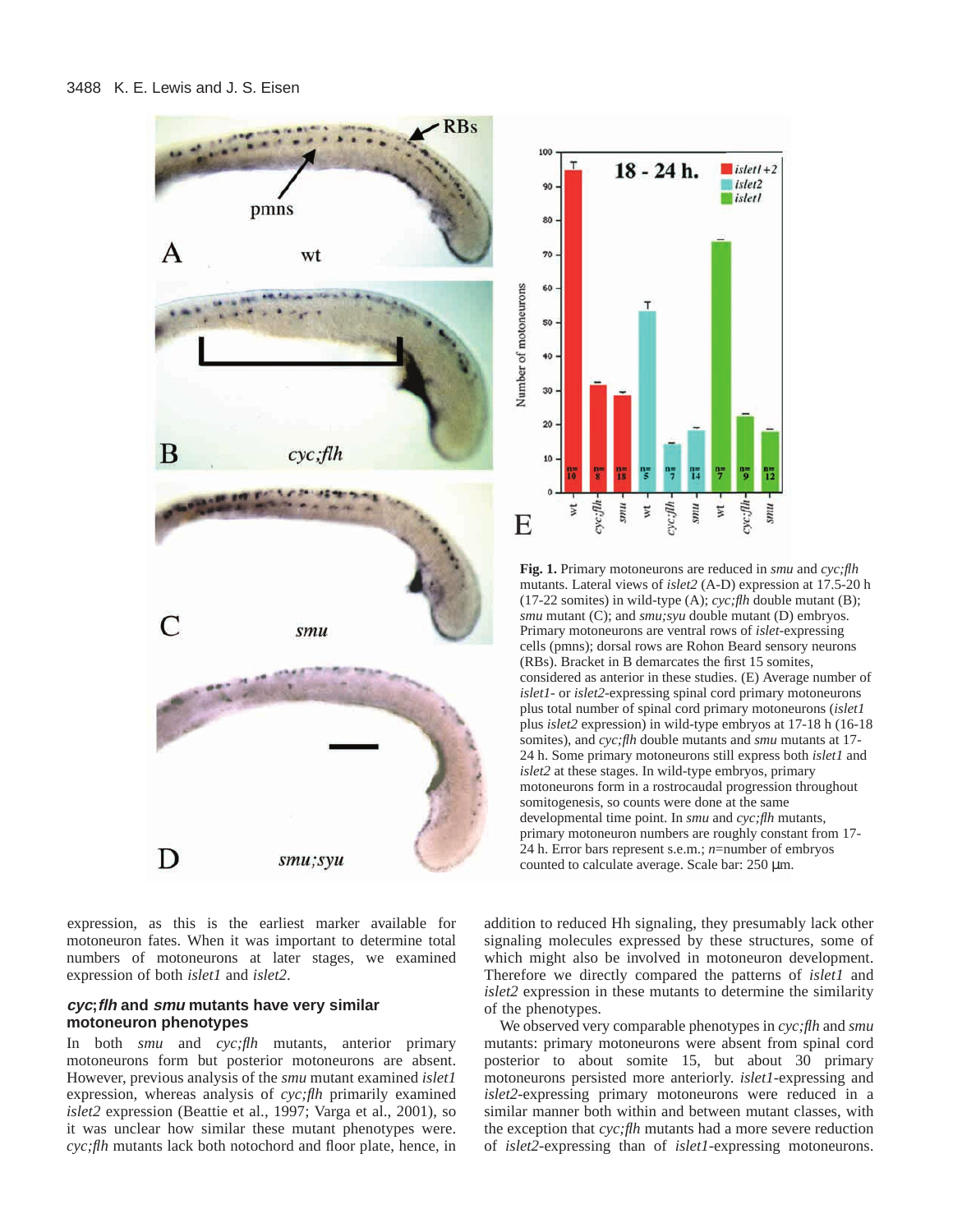**Fig. 2.** The less Hh signal, the fewer primary motoneurons, but all embryos still form median floor plate. Lateral views of *islet2* expression in blue (A,B,D,E) and α*-collagen type II* expression in red (A,B) at 18-21 h (18-22 somites) in wild-type uninjected embryo (A); MO-injected *syu* mutant (B); and embryos from a triple mutant cross (D,E). (B) entirely lacked primary motoneurons but still formed median floor plate. (D) has no *islet2*-expressing primary motoneurons and is presumably a *cyc*−*/*−*;flh*−*/*−*;syu*−*/*<sup>−</sup> triple mutant. (E) has only six *islet2*-expressing primary motoneurons but has a notochord (\*) and is probably *cyc*−*/*−*;flh+/*−*;syu*−*/*<sup>−</sup> or *cyc*−*/*−*;flh+/+;syu*−*/*−. (C) shows total number of embryos from all the morpholino injection experiments that formed six or fewer *islet2* expressing primary motoneurons. These are broken down into embryos from *syu+/*<sup>−</sup> parents (blue) or *syu+/*−*;smu+/*<sup>−</sup> parents (pink) injected with  $twhh\text{-}MO + ehh\text{-}MO$  and the one *syu* mutant injected with *twhh*-MO that formed six primary motoneurons (green). (F) The number of motoneurons in individual triple mutants. These were embryos from *cyc+/*−*;flh+/*−*;syu+/*<sup>−</sup> parents that had no notochord and five or fewer primary motoneurons. *islet2* experiment, *n*=609: expect about 9.5 triple mutants; observed eight embryos with five or fewer motoneurons. *islet1* experiment, *n*=549: expect about 8.5 triple mutants; observed seven embryos with five or fewer motoneurons. *islet1 + islet2* experiment, *n*=367: expect about 5.7 triple mutants; observed four embryos with four or fewer motoneurons. Scale bar: 100 µm (A,B) and 250 µm (D,E).

However, this was only a slight difference and may reflect a slight developmental delay in these embryos (Fig. 1; Table 2).

These results suggest that the motoneuron phenotype of *cyc;flh* mutants can be explained solely by a reduction in Hh signaling. In addition, they confirm that both *islet1*- and *islet2* expressing posterior primary motoneurons require Hh signals, but suggest that either sufficient Hh signaling remains in both *cyc;flh* and *smu* mutants for anterior primary motoneurons to form, or that some anterior primary motoneurons form independently of Hh signals.

# **smu;syu and smu;cyc mutants have a more severe phenotype than smu mutants**

To determine whether maternal *smoh* is responsible for formation of the remaining motoneurons in *smu* mutants, we attempted to reduce maternal Smoh activity with *smoh* morpholinos. We injected three different morpholinos at a variety of concentrations into wild-type embryos (*n*=24); progeny from *syu+/*<sup>−</sup> parents (*n*=143) and progeny from *smu+/*<sup>−</sup> parents (*n*=252). However, in the first two cases, all of the injected embryos formed normal numbers of motoneurons, and in the later case embryos either had wild-type numbers of motoneurons or the normal zygotic *smu* mutant phenotype (61/252). This suggests that none of these morpholinos 'knocks down' zygotic or maternal Smoh function, at least as assayed by motoneuron phenotypes. There are three possible reasons for this, one is that the morpholinos are ineffective, as found for some other genes by Nasevicius and Ekker (Nasevicius and Ekker, 2000); alternatively the morpholinos may not act early enough, or efficiently enough to affect motoneuron development.

Therefore, to establish if there is residual Hh signaling in *smu* mutants and if this is responsible for the remaining motoneurons, we examined *smu;syu* and *smu;cyc* double mutants to see if they had a more severe phenotype than *smu* single mutants.

We found that both *smu;syu* and *smu;cyc* double mutants



had only half the number of motoneurons present in *smu* single mutants (Fig. 1D; Table 2). In addition, crosses between *smu+/*−*;syu+/*<sup>−</sup> parents produced a class of progeny with motoneuron numbers intermediate between *smu* single mutants and *smu;syu* double mutants, suggesting that *smu*−*/*−;*syu+/*<sup>−</sup> or *smu+/*−*;syu*−*/*<sup>−</sup> embryos may also form fewer motoneurons than *smu* single mutants.

Our double mutant results demonstrate that removing either Shh or Twhh from *smu* mutants exacerbates the motoneuron phenotype, suggesting that there is still some Hh signaling present in *smu* mutants. However, about six to eight primary motoneurons still form in both of the double mutants. These could be due to remaining Hh signaling, from *ehh* and/or *twhh*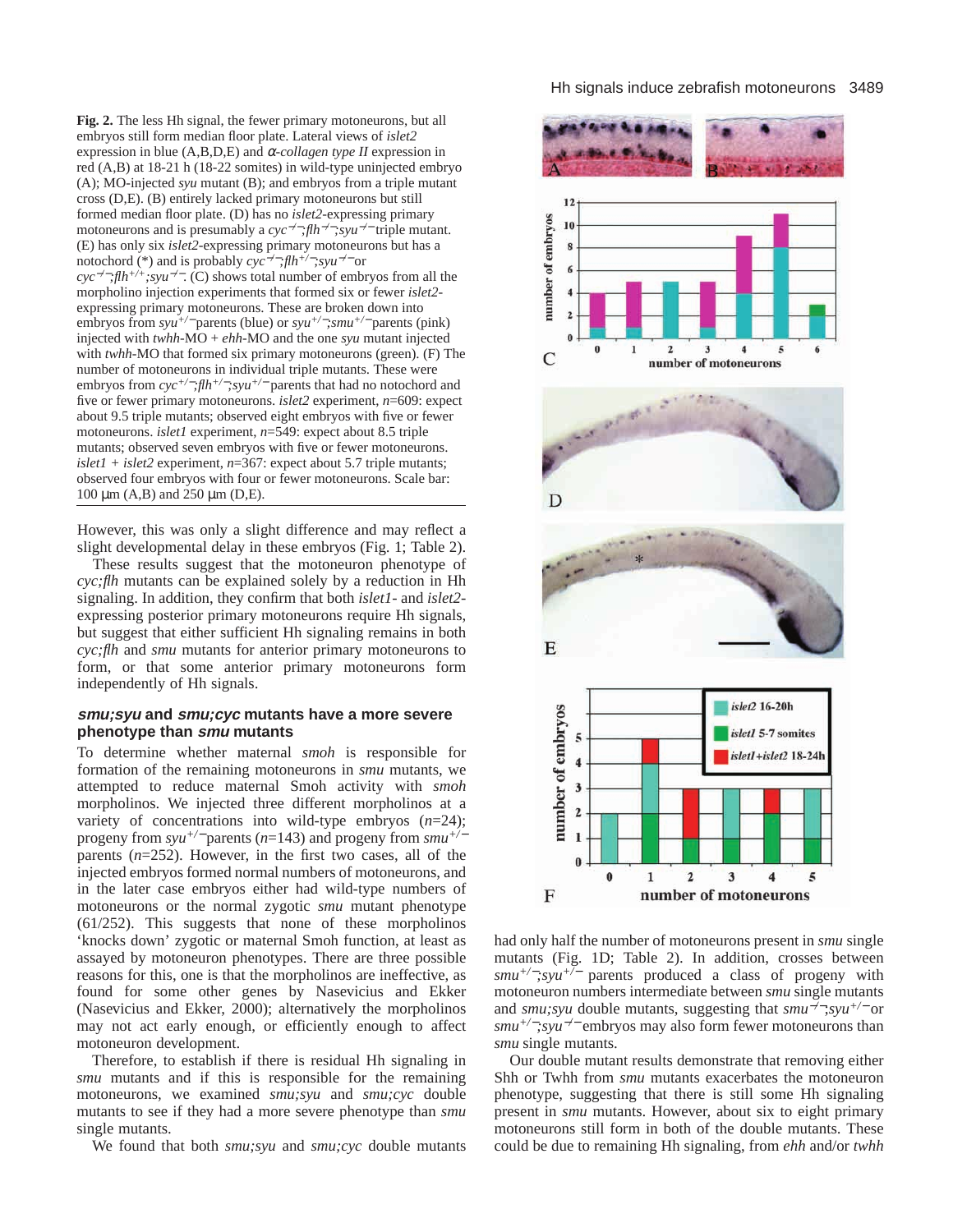#### 3490 K. E. Lewis and J. S. Eisen

in *smu;syu* mutants and from *ehh* and/or *shh* in *smu;cyc* mutants, or these motoneurons might form independently of Hh signaling. To distinguish between these possibilities we used two different methods to severely reduce or eliminate all three Hh signals.

## **'Knockdown' of all three Hedgehogs prevents primary motoneuron formation**

There are no identified mutations in *ehh* or *twhh*, so we used morpholinos against these genes, in combination with *syu* and *smu* mutations, to reduce or eliminate the function of all three Hh proteins in vivo. We injected morpholinos against *twhh* (*twhh*-MO) and *ehh* (*ehh*-MO) separately and in combination, and analyzed primary motoneuron development by in situ hybridization with *islet2* at 18-24 h. The degree to which motoneurons were reduced varied considerably within each experiment, presumably because of variation in the amount of morpholino injected or its distribution in individual embryos. Therefore, as we were primarily interested in whether reducing Hh signals could reduce the number of primary motoneurons below that seen in *smu;syu* and *smu;cyc* double mutants, we counted the number of motoneurons in the most severely affected embryos in each experiment.

Our most severe results were obtained by injecting a combination of *ehh*-MO and *twhh*-MO into *smu;syu*, *smu* and *syu* mutants. When we injected progeny from *smu+/*−*;syu+/*<sup>−</sup> parents, 49% of embryos had a reduction in primary motoneurons and 24.7% of these had six or fewer motoneurons (*n*=157). When we injected into progeny from *syu* heterozygous parents, 28.7% of the embryos had a reduction in the number of motoneurons and 18% of these had six or fewer motoneurons (*n*=425). These results suggest that the *ehh* and *twhh* morpholinos reduced only the number of motoneurons in embryos that also lacked Shh and/or Smoh function. In both cases, we observed embryos that lacked all motoneurons (Fig. 2; Table 2). In addition, even embryos with fewer than six motoneurons appeared to form a morphologically normal median floor plate. To examine this further, we visualized expression of *islet2* and α*-collagen type II*, a marker for median floor plate (Yan et al., 1995) in embryos from *syu* heterozygous parents injected with *twhh*-MO + *ehh*-MO. Embryos with a severely reduced number of motoneurons (0-14; *n*=16) were examined in more detail: all appeared to form median floor plate along the whole length of the embryo (Fig. 2B).

We also observed a reduced number of motoneurons when we injected *twhh*-MO alone into *syu* mutants, but in this case the most severe reduction was to six motoneurons (Fig. 2; Table 2). Again, only a quarter (24.3%, *n*=189) of the progeny from *syu* heterozygous parents had fewer motoneurons. By contrast, progeny from *syu* heterozygous parents injected with *ehh*-MO alone formed normal numbers of motoneurons (*n*=70; data not shown). Control morpholinos had no effect on motoneuron formation. We injected progeny from *syu* heterozygous parents with *twhh*-MO-control alone (*n*=92, data not shown) and with a combination of *twhh*-MO-control and *ehh*-MO-control (*n*=139, data not shown).

These results suggest that Hh signals are required for primary motoneuron formation: less Hh signal results in fewer motoneurons. In addition, they suggest that complete loss of primary motoneurons may require inactivation of all



**Fig. 3.** Hh signals are required for primary motoneuron induction. Dorsal views of flat mounted preparations of *islet1* expression in wild-type (A); *smu* mutant (B); *cyc;flh* double mutant (C) and *cyc;flh;syu* triple mutant (D) embryos at 11-12 h (five to six somites). At this stage, primary motoneurons (pmns) normally form two rows in the median neural plate and Rohon Beard (RB) sensory neurons are visible at the lateral edges of the neural plate. The arrow demarcates a single primary motoneuron in the triple mutant embryo in D. Scale bar: 250 µm.

three *hh* genes. Loss of just one Hh appears to have no effect on motoneuron formation, neither does loss of Ehh plus Shh or Ehh plus Twhh. Loss of Twhh and Shh can produce substantial reductions in motoneuron numbers, but reductions are more severe when all three Hhs are removed. This suggests that all of the morpholinos have at least some activity, and it is also consistent with previous observations that *twhh*-MO had no independent effect on somite and head development, but acted redundantly in combination with a *shh* morpholino (Nasevicius and Ekker, 2000). However, even when all three Hh signals were removed by mutation or morpholinos, in most embryos at least one primary motoneuron still formed.

# **cyc;flh;syu triple mutants lack primary motoneurons**

*cyc;flh;syu* triple mutants lack notochord, floor plate and the *shh* locus, and hence lack expression of *shh*, *twhh* and *ehh* (Beattie et al., 1997; Schauerte et al., 1998). These mutants therefore provide an alternative, although partially indirect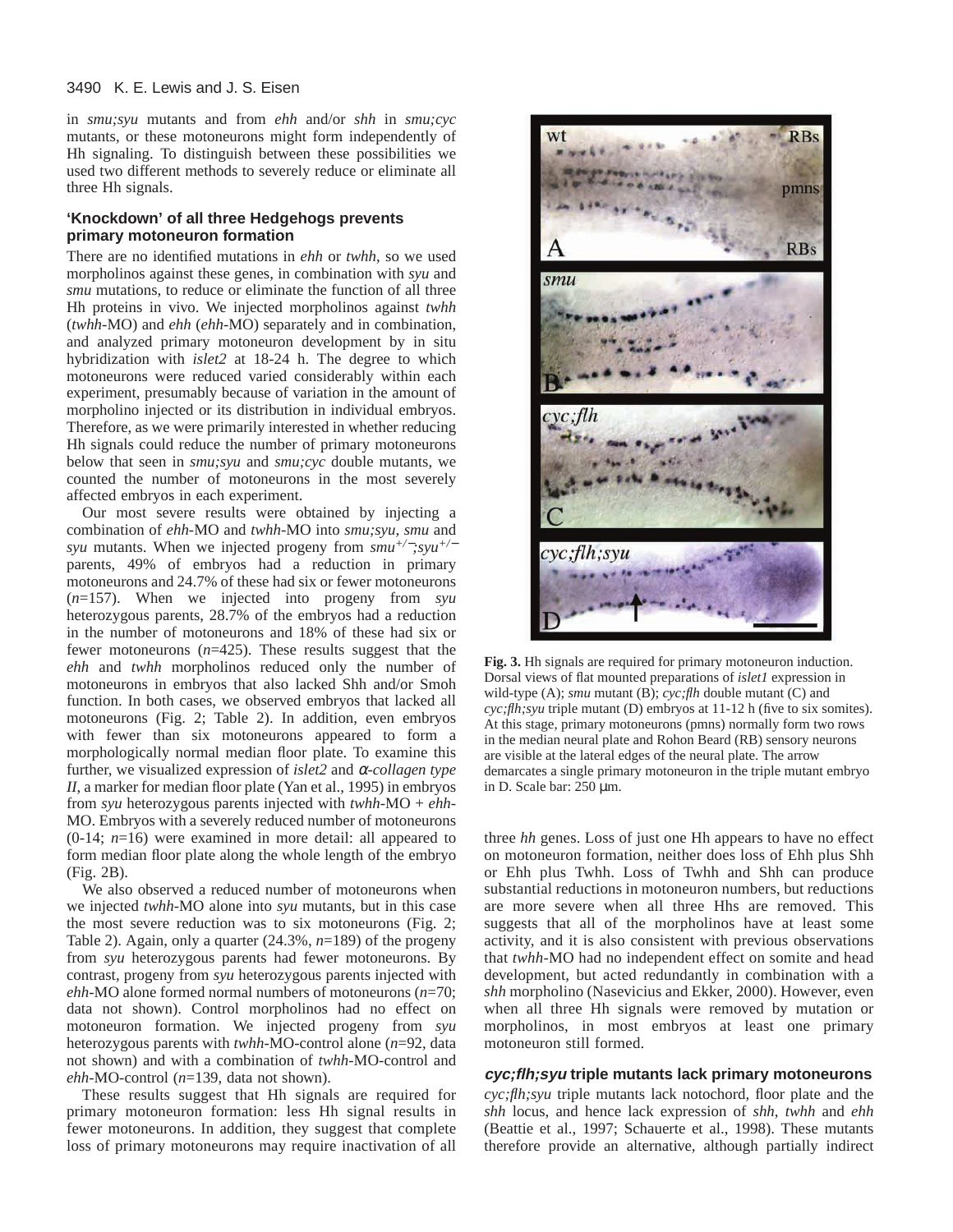assay of the effects of removing all Hh signaling, as well as allowing us to address the specific question of whether the anterior primary motoneurons that form in *cyc;flh* mutants require Shh signals.

In situ hybridization for *islet2* on the progeny of *cyc+/*−*;flh+/*−*;syu+/*<sup>−</sup> parents at 18-24 h revealed a number of embryos with a much more severe loss of primary motoneurons than *cyc*;*flh* double mutants. Surprisingly these fell into two groups: those with a notochord, that were presumably *syu<sup>-* $\bar{f}$ −*;cyc<sup>-* $\bar{f}$ *</sup>;flh<sup>+* $\bar{f}$ *</sup> or <i>syu<sup>-* $\bar{f}$ ;*cyc<sup>-* $\bar{f}$ -*;flh<sup>+* $\bar{f}$ + (Fig. 2E); and those</sup></sup></sup></sup> lacking a notochord, the most severe of which were presumably triple mutants (Fig. 2D). We expected to see about 9.5 triple mutants and we observed eight embryos without a notochord that had severely reduced motoneuron numbers. We counted the motoneurons in these presumptive triple mutants and observed similar results to our *twhh*-MO + *ehh*-MO injections into *syu* mutants. The triple mutants formed an average of only two motoneurons and two of them had no motoneurons (observed in whole mounts and confirmed with transverse sections; Fig. 2; Table 2). However, we also saw embryos with notochords but as few as three or four motoneurons (Fig. 2E).

It remains possible that embryos lacking *islet2*-positive motoneurons still had *islet1*-positive motoneurons, so we also analyzed embryos by in situ hybridization with a combination of *islet1* and *islet2* probes. The disturbed morphology of the mutants and the expression of *islet1* in some interneurons at these stages, made it difficult to count the number of motoneurons in whole mounts, so the numbers of motoneurons in embryos with severe reductions were confirmed with transverse sections. Again, we observed embryos with no notochords and severe reductions in primary motoneurons at the expected frequency for triple mutants. These presumably triple mutants still had an average of only two motoneurons but all of them had at least one (Fig. 2; Table 2).

The loss of primary motoneurons in *cyc;flh;syu* triple mutants was consistent with our morpholino results, demonstrating that with the possible exception of an occasional cell, the anterior motoneurons in zebrafish require Hh signals, and the motoneurons that form in *cyc;flh* mutants require Shh.

# **Early requirement for Hh signaling suggests a role in induction**

To determine whether Hh signaling is required for motoneuron induction or maintenance, we examined *islet1* expression in *smu*, *cyc;flh* and *cyc;flh;syu* mutants at the time when it is first expressed by primary motoneurons (11-12 h; four to five somites). In all cases, the motoneuron phenotype resembled that seen at later stages. Both *smu* and *cyc;flh* mutants had fewer motoneurons even at this early stage, but, in agreement with later stages, the reduction was predominantly in posterior segments, and anterior spinal cord motoneurons still formed (Fig. 3; Table 2). Similar to later stages, crosses from fish heterozygous for *cyc*, *flh* and *syu* generated embryos with no notochords and an average of only three motoneurons at the expected frequency for triple mutants (Fig. 2F; Fig. 3; Table 2). In addition, some embryos from these crosses had very few motoneurons but still formed a notochord (data not shown). These results suggest that Hh signaling is required to induce primary motoneuron fates.



**Fig. 4.** Ehh is less effective than Shh and Twhh for primary motoneuron formation. Lateral views of *islet1* + *islet2* expression (both in blue) in wild-type embryo at 24 h (A); *cyc;flh* double mutant at 24 h (B); *flh;syu* double mutant at 18-19 h (C); and *cyc;syu* double mutant at  $18-19$  h (D). Scale bar: 50  $\mu$ m.

# **Twhh and Shh are more effective at inducing motoneurons than Ehh**

Our morpholino injections into *syu* mutants suggested that removing Ehh and Shh, or Ehh and Twhh, has less effect on motoneuron development than removing Twhh and Shh. Our triple mutant analysis, in particular the embryos that formed a notochord but very few motoneurons, also suggested that Ehh plays a minimal role in motoneuron development. To investigate the roles of different Hhs in motoneuron development more precisely, we compared the expression of *islet1* and *islet2* in different double mutants. As described above, *cyc*;*flh* mutants form an average of 31.5 motoneurons, despite their lack of *twhh* and *ehh* expression, and only transient expression of *shh*. Similarly *syu;flh* mutants, in which only *twhh* is expressed, form an average of 35 motoneurons. By contrast, *syu;cyc* mutants, in which only *ehh* is expressed, form an average of 17 motoneurons (Fig. 4; Table 2). This suggests that Ehh is less efficient at inducing motoneurons than Shh or Twhh.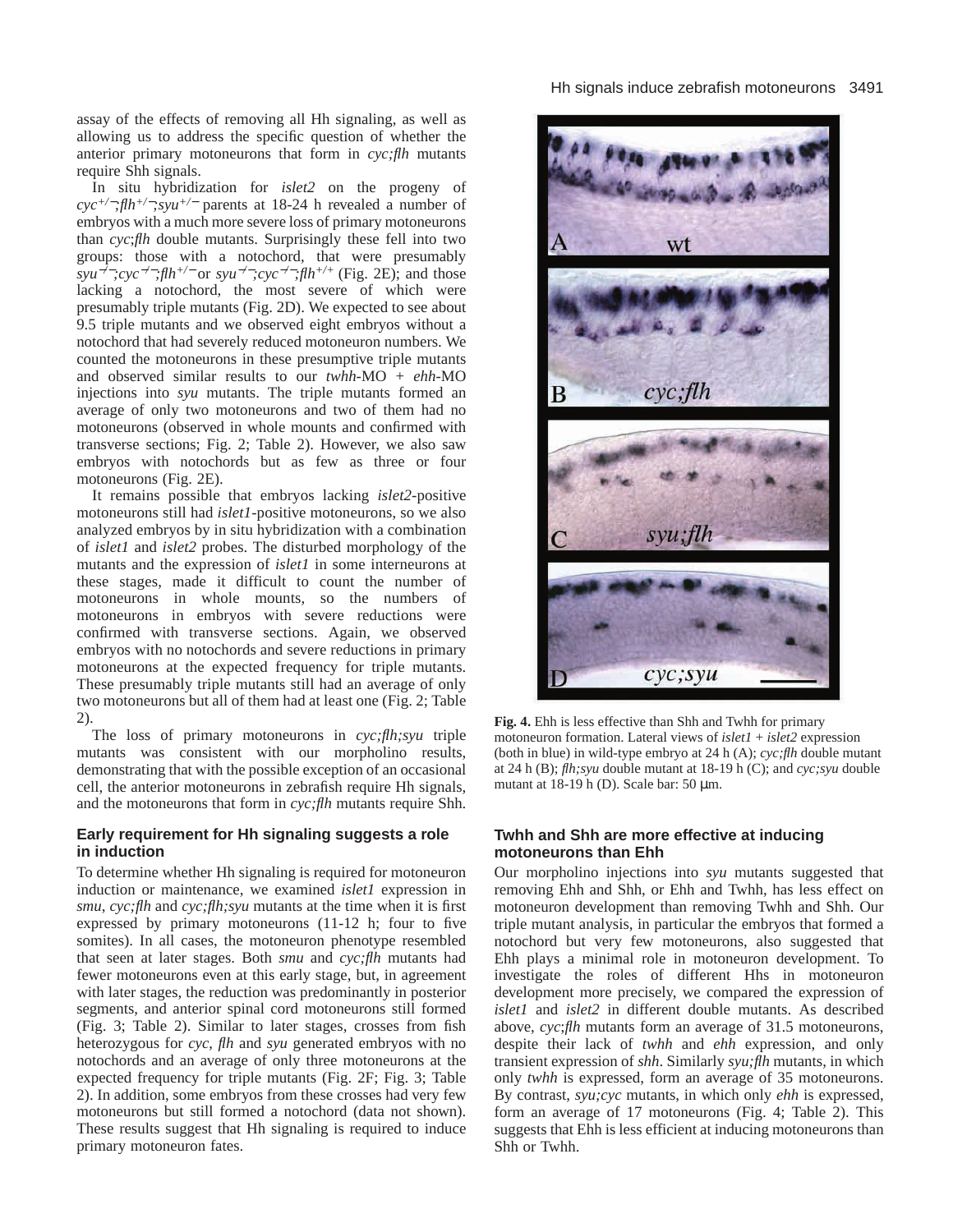# **DISCUSSION**

# **Formation of zebrafish primary motoneurons requires Hh signaling**

We have demonstrated, using both mutational and antisense techniques, that formation of at least the vast majority of zebrafish primary motoneurons, like formation of zebrafish secondary motoneurons (Beattie et al., 1997), requires Hh signaling. This is consistent with findings for motoneurons in other vertebrates, despite the idea that zebrafish primary motoneurons are less similar to other vertebrate motoneurons than are zebrafish secondary motoneurons. Our results also suggest that the difference between the motoneuron phenotypes of zebrafish and mouse *shh* mutants is due to the ability of *ehh* and *twhh* to compensate for loss of *shh* function in zebrafish.

Our findings argue against there being any major difference other than timing in the requirement of zebrafish anterior and posterior spinal motoneurons for Hh signaling. In particular, we have shown that zebrafish primary motoneurons in both the anterior and posterior spinal cord require Hh signals. Our results suggest that in both *smu* and *cyc;flh* mutants the remaining motoneurons are due to residual Hh signaling. The anterior location of these motoneurons can be explained by motoneurons being induced in a rostrocaudal progression and Hh signaling being present only early in development in both of these mutants.

The mouse *Shh* mutant forms no motoneurons (Chiang et al., 1996; Litingtung and Chiang, 2000b) but even when we attempted to remove all three Hh signals, we often saw at least one remaining motoneuron. One likely explanation for this is that we may not have eliminated all Hh signaling. With respect to our morpholino experiments, we cannot assess the degree to which the morpholinos have interfered with translation without antibodies to the different Hh proteins, and even if antibodies existed, very low levels of protein might remain undetected. With respect to our triple mutant analysis, whereas Beattie and colleagues saw no expression of *twhh* in *cyc* or *cyc;flh* mutants at 90% epiboly and later stages, Ekker and colleagues reported the presence of a few *twhh* expressing cells in *cyc* mutants at 95% epiboly (Beattie et al., 1997; Ekker et al., 1995). This discrepancy may be due to differences in techniques or background differences between *cyc* mutant strains, but it raises the possibility that a small amount of *twhh* message, maybe just at the limit of detection, may remain in our triple mutants. In addition, a fragment of at least one additional *hh* gene has been isolated, although its expression pattern has not yet been reported (Krauss et al., 1993; Ekker et al., 1995); until the zebrafish genome is sequenced, we will not be certain that all of the zebrafish *hh* genes have been identified. Although the severity of the phenotypes we observed suggests that any additional *hh* genes are unlikely to play a major role in motoneuron development, we cannot rule out the possibility that another *hh* gene is responsible for induction of the occasional rogue cell we observed in our experiments. Nevertheless, our results demonstrate that we have reduced Hh signaling to a much greater extent than any previous study in zebrafish. An unambiguous eradication of Hh signals is not possible with existing techniques and mutations. Therefore, it is important that this issue be revisited once the zebrafish genome is

sequenced and loss-of-function mutations exist in all of the *hh* genes.

# **Can motoneurons form independently of Hh signaling?**

As discussed above, the simplest explanation for the few remaining motoneurons in our morpholino and triple mutant experiments is that they are induced by residual Hh signals. However, we cannot rule out the possibility that these motoneurons represent a small, Hh-independent population. This alternative hypothesis is reminiscent of observations in other systems. For example, the classic chick in vitro system involves isolating the caudal intermediate neural tube at an early stage and then culturing it with, or without, exposure to potential signaling molecules or embryonic structures. Initial experiments showed that up to five Islet-1-positive, SC1 positive cells still form in these cultures, even in the absence of Hh signals (Yamada et al., 1993). In agreement with this observation, in some notochord ablation experiments in the chick, the floor plate fails to form over a long stretch of the neural tube, but even in the middle of this region a few SC1 positive DM2-positive motoneurons still form (Artinger and Bronner-Fraser, 1993).

Even though Hh signaling is clearly required for the formation of at least the vast majority of motoneurons, it is still unclear exactly how Hh acts. Although it is difficult to explain how a few motoneurons might be independent of Hh signals if Hh directly and solely induces motoneurons, it is less paradoxical if Hh signaling induces motoneurons indirectly by, for example, inhibiting the repression of ventral fates by dorsal signals, or if Hh acts in concert with other signals that have very limited activity on their own to induce motoneurons. There is evidence for both of these scenarios. Litingtung and Chiang (Litingtung and Chiang, 2000b) have recently shown that motoneurons form in *Shh*;*Gli3* double mutant mice, demonstrating that for a substantial number of mouse motoneurons Shh is only required to inhibit Gli3. However these results also demonstrate that differences exist between mouse motoneurons because half of the motoneurons in the lumbar region and most of the motoneurons in the brachial region still require Shh activity, even in the absence of Gli3. This could reflect redundancy between Gli2 and Gli3, or the presence of a second motoneuron-inducing factor in mice that is distributed differentially along the rostrocaudal axis (Litingtung and Chiang, 2000b). Retinoic acid (RA) is a good candidate for a second motoneuron-inducing factor because it has been shown, in vitro, to induce other ventral neuronal fates, specifically V0 and V1 interneurons, in a Shh-independent manner (Pierani et al., 1999) and it can induce motoneurons in chick neural explants (Sockanathan and Jessell, 1998) and embryonic stem cells, although this may be an indirect effect as *Shh* is also induced in these experiments (Renoncourt et al., 1998). However, Shh is also sufficient for induction of V0 and V1 interneurons, and is required for the development of some, but not all, of these neurons, suggesting that RA and Shh may act together to specify the full complement of these neurons. These interactions are still not properly understood, but as they are further elucidated it will be interesting to see whether any parallels can be drawn with motoneuron development.

Other factors may also act in concert with Shh in motoneuron induction. For example, neurotrophin 3 (NT3) acts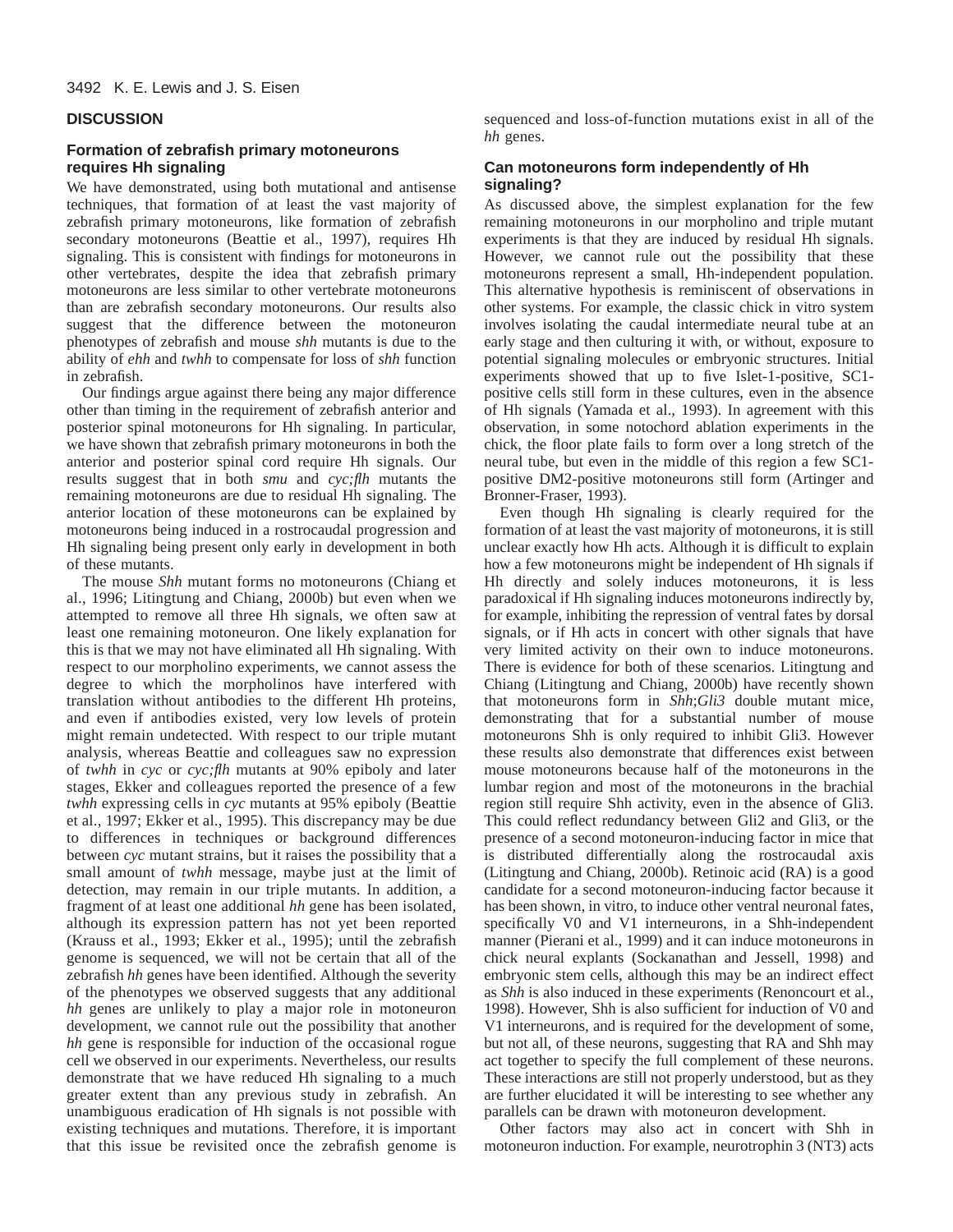synergistically with Shh in vitro to induce motoneurons and a mouse loss-of-function NT3 mutant lacks a subset of spinal motoneurons (Dutton et al., 1999; Kucera et al., 1995; Woolley et al., 1999).

Finally, analysis of other cell fates that are thought to require Hh signals has generated controversy over the precise role of Hh signaling and has raised the possibility that even when the majority of a particular cell type requires Hh signaling, there might be a small population of cells that is independent of this. For example, in the *Shh* loss-of-function mouse, a drastic reduction, but not a complete loss, of *Pax1*-expressing sclerotome precursors and *Myf-5*-expressing median muscle precursors was seen at early stages, suggesting that Hh signaling is required for most, but not all, initial *Pax1* and *Myf5* expression (Chiang et al., 1996). Similar results have also been seen with transplantation and cell culture experiments that have studied myogenic and chondrogenic cell fate determination in the segmental plate mesoderm (George-Weinstein et al., 1998); other studies have also suggested that Shh is a survival and proliferation factor for, rather than a primary inducer of, both epaxial and hypaxial muscles (Kruger et al., 2001; Teillet et al., 1998; Marcelle et al., 1999; Borycki et al., 1999).

# **Median floor plate still forms in embryos with drastically reduced Hh signals.**

Despite an almost complete loss of primary motoneurons, our severely affected morpholino-injected embryos still formed median floor plate. This is consistent with other studies that suggest the formation of zebrafish median floor plate requires Nodal signals but not Hh signals (Schauerte et al., 1998; Odenthal et al., 2000; Muller et al., 2000; Sampath et al., 1998; Feldman et al., 1998; Rebagliati et al., 1998b). The lack of mutations in *ehh* or *twhh* has precluded conclusive analysis of whether these *hh* genes play a role in median floor plate induction in the absence of *shh*. Our morpholino experiments demonstrate that if Ehh and Twhh signaling are reduced in the absence of Shh, a median floor plate still forms. This is in contrast to the mouse *shh* mutant, which does not form a floor plate, and it suggests that not all of the differences between the mouse and zebrafish mutants can be explained by redundancy between different zebrafish Hh proteins.

# **Hh signaling still occurs in smu mutants**

Our morpholino injection and *smu;syu* and *smu;cyc* double mutant results demonstrate that some Hh signaling remains in *smu* mutants, at least at early stages. This may be initially surprising, as the *smu* mutation disrupts the *smoothened* gene, which encodes part of the Hh receptor complex and is thought to be essential for Hh signaling. The most likely explanation for this early Hh signaling in *smu* mutants is that maternal expression of Smoh is sufficient for initial signaling by Hh proteins. Alternatively, some Hh signaling may be independent of Smoh*,* perhaps acting through a second, as yet unidentified, Smoothened protein (but see Varga et al., 2001).

Some of the early Hh signaling in *smu* mutants is due to Shh, as *smu;syu* embryos have a more severe reduction of primary motoneurons than *smu* single mutants. However, some of this early signaling is Shh independent, as *smu;syu* embryos have a less severe phenotype than the most severely affected embryos in the morpholino and triple mutant experiments. Therefore, this early signaling probably requires Twhh and/or Ehh*,* consistent with the idea that all of the Hh proteins act through Smoh.

# **Twhh and Shh are more effective than Ehh at inducing motoneurons**

Our results demonstrate that the loss of any one Hh protein does not affect motoneuron formation. Thus, any two of the three midline Hh proteins are sufficient for normal motoneuron numbers to form and signaling from any individual Hh protein is sufficient for at least some motoneurons to form. This suggests there is substantial redundancy among the functions of different Hh proteins and argues against motoneuron induction requiring a particular combination or complex of two or more Hhs.

Our results also suggest that Ehh is less efficient at inducing motoneurons than Twhh or Shh. This is consistent with earlier suggestions that cells interpret the overall concentration of Hh signals, because differences in function could reflect the different spatial and temporal expression of the three genes (Lewis et al., 1998). *ehh* is expressed later and possibly at lower levels than *shh* or *twhh* (Currie and Ingham, 1996). In addition, it is expressed exclusively in the notochord and therefore may not be in the same proximity to motoneuron precursors as Shh or Twhh. However, our results are also consistent with Shh and its closest relative Twhh, which resulted from a duplication of the *shh* gene (Zardoya et al., 1996), being inherently more efficient at inducing motoneurons than the zebrafish homolog of Indian Hh*,* Ehh. Interestingly, Ehh has recently been shown to be less effective than Shh at inducing slow muscle in vitro (Norris et al., 2000), suggesting that these proteins may have different activities. One way to answer this question would be to investigate whether Ehh can rescue *syu* mutants when expressed under the control of the *shh* promoter.

# **Hh signaling is required for initial motoneuron expression of islet1**

Our results demonstrate that Hh signaling is required for initial *islet1* expression in motoneurons. Thus, Hh signaling appears to be involved in motoneuron induction. This is consistent with our observation that both the *islet1*- and *islet2*- expressing subsets of primary motoneurons require Hh signals, suggesting that Hh signaling is required before these motoneurons assume their different identities. Although we cannot entirely rule out the possibility that other signals might induce motoneuron fates and Hh might have a very early maintenance role, our experiments show that Hh signals are required from extremely early in motoneuron development. The comparison between *cyc;flh;syu* and *cyc;flh* mutants also suggests that Shh signals are required only during gastrulation for anterior primary motoneuron formation.

We observed that *cyc;flh* mutants had significantly fewer motoneurons at 11-12 h than at 18-24 h, and slightly lower numbers of *islet2*-expressing than *islet1*-expressing motoneurons at 18-24 h. Both of these observations can be explained by *cyc;flh* mutants being developmentally delayed. By contrast, the motoneuron phenotypes of *smu* and *cyc;flh;syu* mutants were very similar at 11-12 h and 18-24 h, suggesting that once motoneurons express *islet1*, Hh signals are no longer required for their maintenance, at least between these stages. However, we did observe a gradual reduction in the number of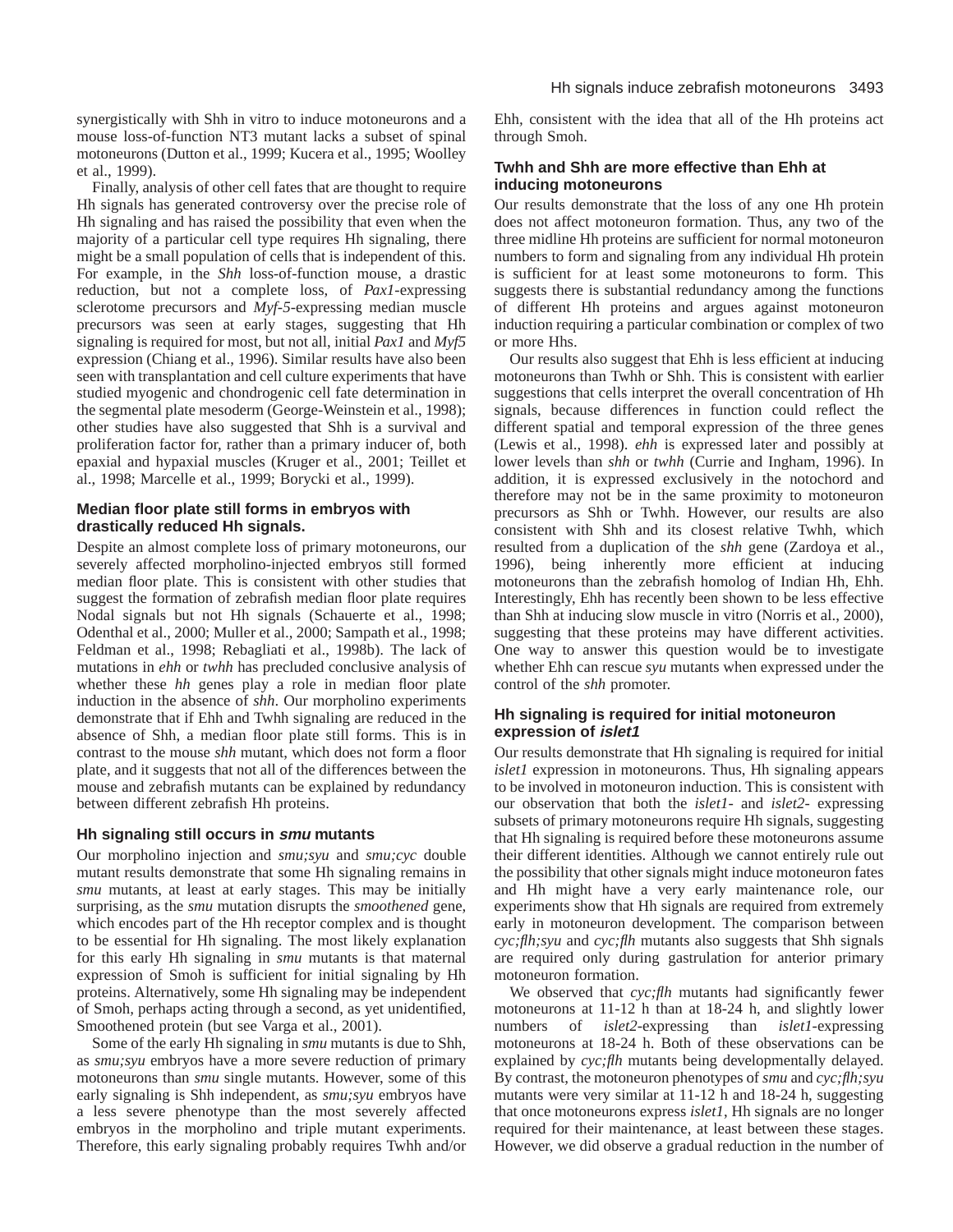#### 3494 K. E. Lewis and J. S. Eisen

motoneurons in *smu* mutants from 18-36 h (K. E. L., unpublished), suggesting that Hh may eventually be required for motoneuron maintenance. This could be an indirect effect: the muscle is severely disturbed when Hh signals are reduced (Lewis et al., 1999; Barresi et al., 2000) and motoneurons may eventually die if they are unable to form synapses with their correct targets.

# **Motoneurons and slow muscle have different requirements for Hh signaling**

Hh signals are crucial for development of slow muscle in zebrafish, but muscle appears to be more sensitive to a partial loss of these signals than primary motoneurons. For example *syu* mutants have a severe reduction in slow muscle formation but no reduction in motoneurons (Schauerte et al., 1998; Lewis et al., 1999) and *smu* mutants almost completely lack slow muscle (Barresi et al., 2000) but still form anterior primary motoneurons (Varga et al., 2001; this paper). We demonstrate here that the number of motoneurons is proportional to the level of Hh signals. However, severe reductions of Hh signals also corresponded to earlier reductions of Hh signals, so our results are consistent with primary motoneurons requiring a lower concentration of Hh signal than slow muscle, or with them losing their requirement for Hh signaling earlier than slow muscle cells.

In conclusion, we have demonstrated that Hh signals are required for development of at least the vast majority of zebrafish primary motoneurons. This is a significant result because primary motoneurons may be distinct from the motoneurons that are most studied in chick and mouse, which have been suggested to more resemble zebrafish and amphibian secondary motoneurons (Kimmel and Westerfield, 1991). We also show that Hh signals are required for initial expression of *islet1* RNA, suggesting that they induce the motoneuron cell fate. In addition, we show that zebrafish Hh proteins act redundantly to specify motoneurons and that all three of the midline zebrafish *hh* genes are individually dispensable for motoneuron development. At least two *hh* genes need to be 'knocked down' to lose any motoneurons, consistent with motoneurons requiring a lower level of Hh signal than some other cell fates such as slow muscle. In addition, our data suggest that Ehh has less of a role in motoneuron formation than Twhh or Shh. However, questions remain unanswered about whether a few cells can acquire aspects of motoneuron identity in the absence of Hh signals. A conclusive answer to this question in zebrafish may require loss-of-function mutations in all of the *hh* genes. Novel methods might be required to find these mutations, because morpholino analysis suggests that their morphological phenotypes as single mutants may be subtle (this paper; Nasevicius and Ekker, 2000). This issue may also be elucidated by studies that further address the mechanism by which Hh signals direct motoneuron fate, and what roles, if any, other motoneuron-inducing factors or cofactors of Hh signaling play in this process.

#### **Note added in proof**

Chen et al. (Chen et al., 2001) report a dramatic reduction of primary motoneurons, but normal median floor plate, in *smoothened* mutant embryos treated with cyclopamine and Etheridge et al. (Etheridge et al., 2001) report that median floor plate is normal in *syu* mutants injected with *twhh*-MO.

We are grateful to E. Melançon, E. Hirsinger, M. Westerfield and C. Kimmel for comments on earlier drafts of this manuscript, and to other colleagues at the University of Oregon for discussions about this work. We thank J. Parker and K. Larison for cryostat sectioning and A. Arnett, D. Grant, C. Miller, E. Melançon and the University of Oregon Zebrafish Facility staff for help in maintaining fish stocks. This work was supported through a Wellcome International Prize Travelling Research Fellowship 054975 to K. E. L. and NIH grants NS23915 and HD24498 to J. S. E. Renovation and expansion of the University of Oregon Zebrafish Facility was supported by NIH RR11724, NSF STI-9602828, M. J. Murdock Charitable Trust and W. M. Keck Foundation.

## **REFERENCES**

- **Appel, B., Korzh, V., Glasgow, E., Thor, S., Edlund, T., Dawid, I. B. and Eisen, J. S.** (1995). Motoneuron fate specification revealed by patterned LIM homeobox gene expression in embryonic zebrafish. *Development* **121**, 4117-4125.
- **Artinger, K. B. and Bronner-Fraser, M.** (1993). Delayed formation of the floor plate after ablation of the avian notochord. *Neuron* **11**, 1147-1161.
- **Barresi, M. J. F., Stickney, H. L. and Devoto, S. H.** (2000). The zebrafish *slow-muscle-omitted* gene product is required for Hedgehog signal transduction and the development of slow muscle identity. *Development* **127**, 2189-2199.
- **Beattie, C. E., Hatta, K., Halpern, M. E., Liu, H., Eisen, J. S. and Kimmel, C. B.** (1997). Temporal separation in the specification of primary and secondary motoneurons in zebrafish. *Dev. Biol.* **187**, 171-182.
- **Borycki, A.-G., Brunk, B., Tajbakhsh, S., Buckinghman, M., Chiang, C. and Emerson, C. P. J.** (1999). Sonic Hedgehog controls epaxial muscle determination through *Myf5* activation. *Development* **126**, 4053-4063.
- **Brand, M., Heisenberg, C. P., Warga, R. M., Pelegri, F., Karlstrom, R. O., Beuchle, D., Picker, A., Jiang, Y. J., Furutani, S. M., van Eeden, J. M. et al.** (1996). Mutations affecting development of the midline and general body shape during zebrafish embryogenesis. *Development* **123**, 129-142.
- **Chandrasekhar, A., Schauerte, H. E., Haffter, P. and Kuwada, J. Y.** (1999). The Zebrafish detour gene is essential for cranial but not spinal motor neuron induction. *Development* **126**, 2727-2737.
- **Chen, W., Burgess, S. and Hopkins, N.** (2001). Analysis of the zebrafish *smoothened* mutant reveals conserved and divergent functions of hedgehog activity. *Development* **128**, 2385-2396.
- **Chiang, C., Litingtung, Y., Lee, E., Young, K. E., Corden, J. L., Westphal, H. and Beachy, P. A.** (1996). Cyclopia and defective axial patterning in mice lacking *Sonic Hedgehog* gene function. *Nature* **383**, 407-413.
- **Concordet, J. P., Lewis, K. E., Moore, J. W., Goodrich, L. V., Johnson, R. L., Scott, M. P. and Ingham, P. W.** (1996). Spatial regulation of a zebrafish patched homologue reflects the roles of sonic hedgehog and protein kinase A in neural tube and somite patterning. *Development* **122**, 2835-2846.
- **Currie, P. D. and Ingham, P. W.** (1996). Induction of a specific muscle cell type by a novel hedgehog gene family member. *Nature* **382**, 452-455.
- **Dutton, R., Yamada, T., Turnley, A., Bartlett, P. F. and Murphy, M.** (1999). Sonic Hedgehog promotes neuronal differentiation of murine spinal cord precursors and collaborates with Neurotrophin3 to induce Islet-1. *J. Neurosci.* **19**, 2601-2608.
- **Eisen, J. S.** (1999). Patterning motoneurons in the vertebrate nervous system. *Trends Neurosci.* **22**, 321-326.
- **Ekker, S. C., Ungar, A. R., Greenstein, P., von Kessler, D. P., Porter, J. A., Moon, R. T. and Beachy, P. A.** (1995). Patterning activities of vertebrate *hedgehog* proteins in the developing eye and brain. *Curr. Biol.* **5**, 944-955.
- **Ericson, J., Morton, S., Kawakami, A., Roelink, H. and Jessell, T. M.** (1996). Two critical periods of Sonic Hedgehog signaling required for the specification of motor neuron identity. *Cell* **87**, 661-673.
- **Etheridge, L. A., Wu, T., Liang, J. O., Ekker, S. C. and Halpern, M. E.** (2001). Floor plate develops upon deletion of Tiggy-Winkle and Sonic hedgehog. *Genesis*, in press.
- **Feldman, B., Gates, M. A., Egan, E. S., Dougan, S. T., Rennebeck, G., Sirotkin, H. I., Schier, A. F. and Talbot, W. S.** (1998). Zebrafish organizer development and germ-layer formation require nodal-related signals. *Science* **395**, 181-185.
- **Geisler, R., Rauch, G. J., Baier, H., Van Bebber, F., Bross, L., Dekens, M.**